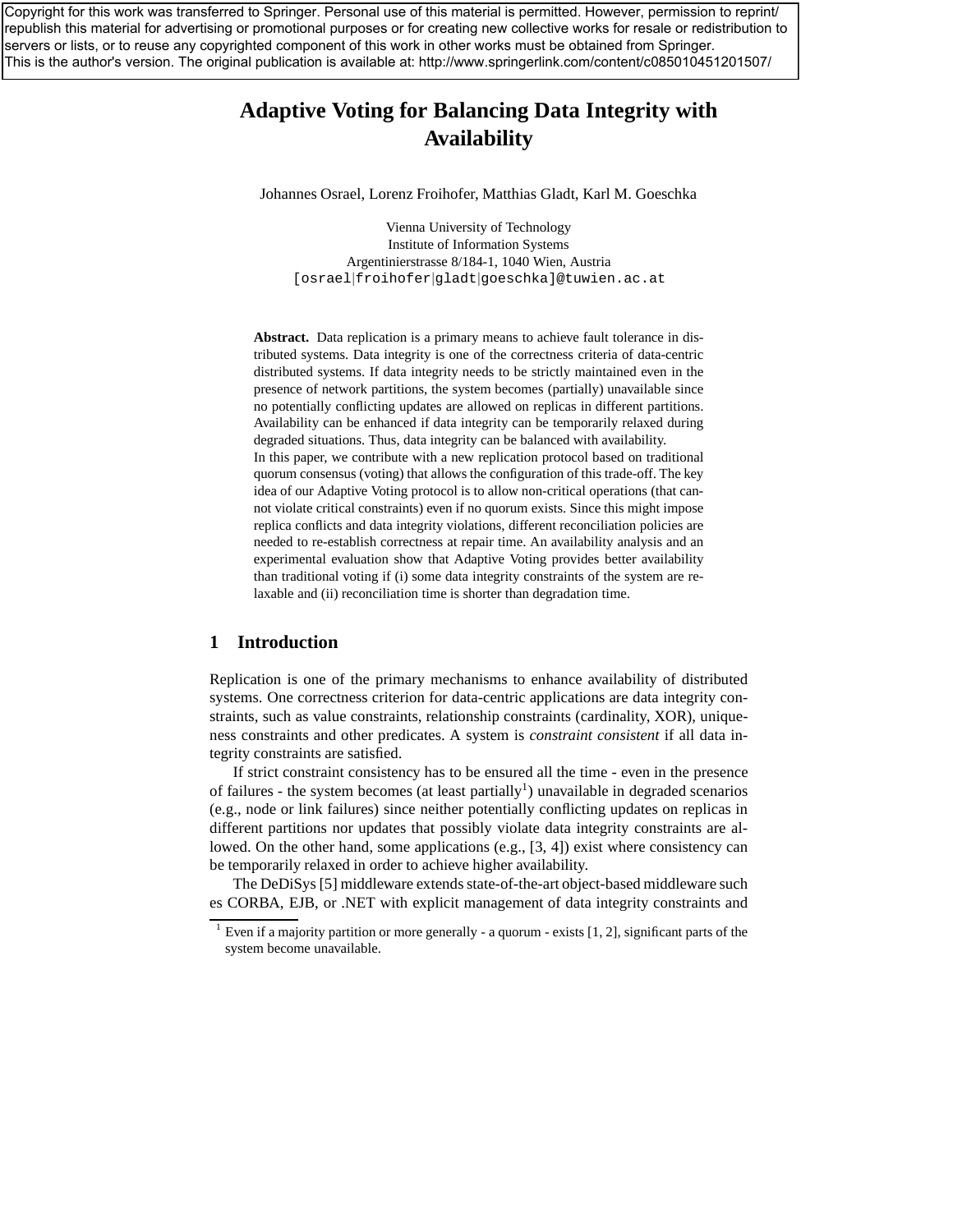provides novel adaptive replication protocols that enable the balancing between availability and consistency.

In this paper<sup>2</sup>, we focus on the replication part of the DeDiSys middleware and contribute with a new replication protocol called *Adaptive Voting* (AV) that allows to configure the trade-off between availability and data integrity. AV is based on the traditional voting scheme [2] but allows non-critical operations even if no quorum exists. AV offers different policies to re-establish correctness when the failures are repaired.

*Paper Overview* Our system model is presented in Sect. 2. Section 3 introduces the key idea of the new Adaptive Voting protocol. Section 4 describes the different modes of AV in detail. Section 5 presents the results of an experimental evaluation of the protocol. Our work is compared to related work in Sect. 6 before we conclude in Sect. 7.

## **2 System Model**

We focus on tightly-coupled, data-centric, object-oriented distributed systems with up to about 30 server nodes and an arbitrary number of client nodes. Server nodes host objects which are replicated to other server nodes in order to achieve fault tolerance. We assume full replication, i.e., objects are replicated to all nodes. We consider both node and link failures (partitioning): The crash failure [6] model is assumed for nodes and links may fail by losing but not duplicating or corrupting messages.

We assume a partially synchronous system, where clocks are not synchronized, but message time is bound. A group membership service is assumed in our system, which provides a single view of the nodes within a partition, i.e., it is used to detect node and link failures. Furthermore, we assume the presence of a group communication service which provides multicast to groups with configurable delivery and ordering guarantees.

We assume the correctness of the system is expressed in the form of applicationspecific data integrity constraints, which are defined upon objects that encapsulate application data (e.g., Entity Beans in Enterprise Java Beans terminology). These objects do not contain business logic and typically correspond to a row in a table of a relational database.

Not all constraints of an application are of equal importance. Some have to be satisfied at any point in time while others might be relaxed temporarily when failures occur. To allow such flexibility, we provide two different constraint classes [7] with respect to the trading of constraint consistency for availability: *Non-tradeable constraints* must never be violated. Thus they cannot be traded for higher availability during degradation. *Tradeable constraints* can be temporarily relaxed during degraded situations. Read operations cannot affect data integrity constraints; thus they are non-critical with respect to data integrity. For write operations we distinguish *critical* and *non-critical* write operations. The former affect at least one non-tradeable while the latter affect only tradeable constraints.

<sup>&</sup>lt;sup>2</sup> This work has been partially funded by the European Community under the FP6 IST project DeDiSys (Dependable Distributed Systems, contract number 004152, http://www.dedisys.org).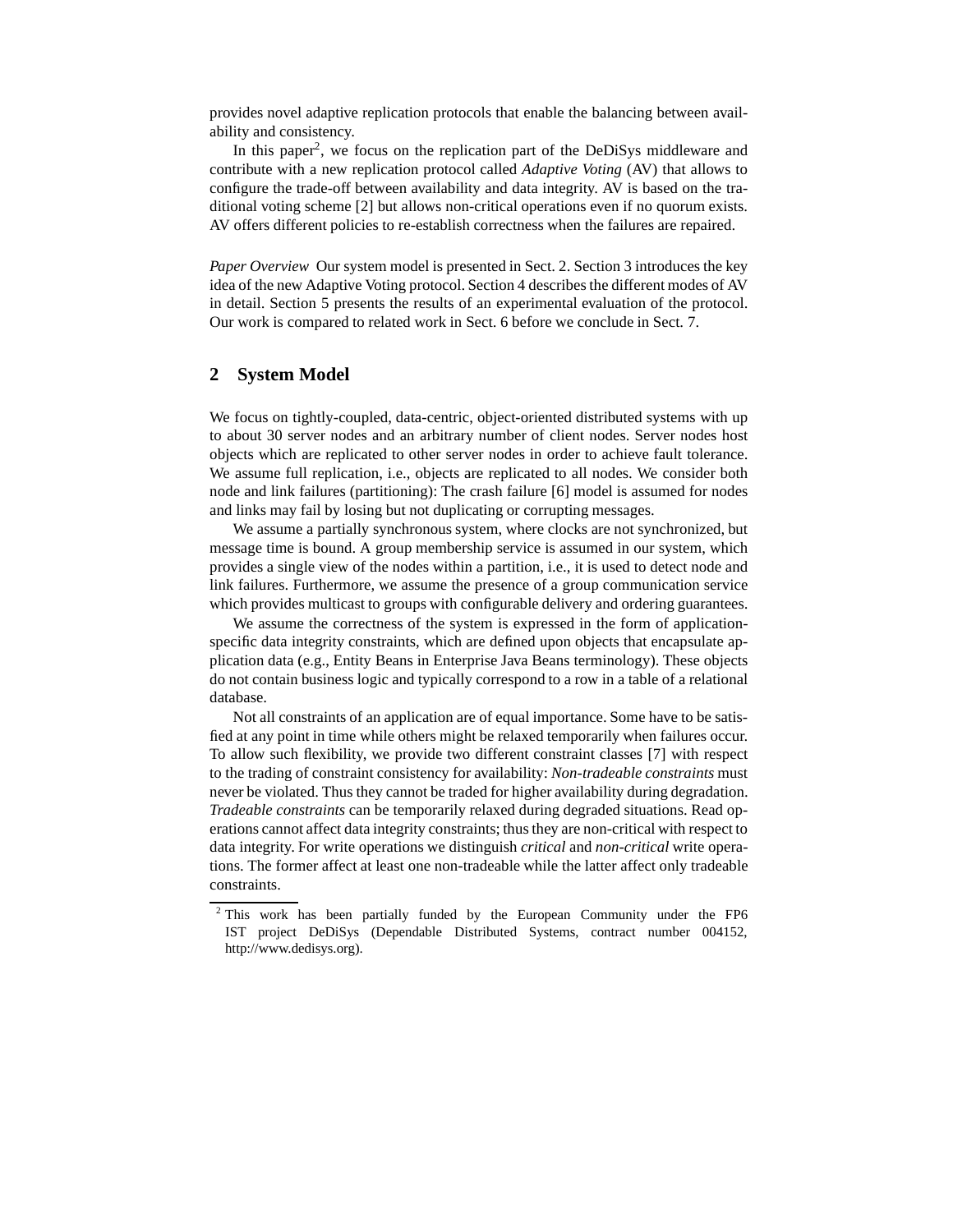# **3 Adaptive Voting**

## **3.1 Weighted Voting**

In Weighted Voting [2], a generalization of Majority Voting [1], each replica is assigned some number of votes. Whenever a read or write operation shall be performed, at least  $RQ$  (read quorum) or  $WQ$  (write quorum) votes must be acquired. Let the total number of votes be  $V$ . The following conditions must be satisfied:

$$
RQ + WQ > V \qquad (1) \qquad \qquad WQ > \frac{V}{2} \qquad (2)
$$

 $WQ, RQ, V \in \mathbb{N}$  and  $WQ, RQ \leq V$  are assumed<sup>3</sup>. Condition (1) prevents read-write conflicts while condition (2) prevents write-write conflicts.

For the sake of simplicity we further assume in this paper that all replicas have equal votes (i.e., 1) and each node in the system hosts one replica. Thus, the total number of votes  $V$  becomes the total number of nodes in the system, denoted as  $N$ . We denote this simplification of weighted voting as *Traditional Voting*.

Quorum consensus techniques allow to balance the cost of read against write operations by adjusting the sizes of the read and write quorum appropriately. Furthermore, in static quorum schemes (as weighted voting), where the quorums are not reconfigured in response to failures, no intervention is necessary when network failures are repaired or nodes recover; i.e., failures are masked.

## **3.2 Key Concept of Adaptive Voting**

Traditional voting blocks operations if the quorums cannot be built. However, as discussed in Sect. 1, some systems do not require strict data integrity all times, i.e., constraint consistency can be temporarily relaxed during degraded situations.

Thus, our key idea is to enhance availability of traditional voting by allowing noncritical operations even if no quorums exist, i.e., operations are allowed that may violate tradeable constraints but do not affect non-tradeable constraints. Furthermore, the new protocol called *Adaptive Voting* (AV) allows to re-adjust the quorums in degraded situations in order to support the tuning<sup>4</sup> of read against write operations. Since update conflicts and data integrity violations might be introduced, different policies are required to re-establish replica and constraint consistency after nodes rejoin. The replica consistency requirement for quorum consensus protocols is that a write quorum of replicas is consistent.

AV distinguishes three modes of operation: normal mode, degraded mode, and reconciliation mode. The latter can be further divided into two sub-modes: replica consistency reconciliation and constraint consistency reconciliation. The current mode of the replication protocol depends on the system state.

AV is in the *normal mode* when all nodes are reachable and all constraints are satisfied, i.e., no partitions are present and all repair activities (reconciliation) are finished.

 $3$  In this paper, we denote with  $\mathbb N$  all positive natural numbers, i.e., zero is not included.

<sup>4</sup> The choice of the quorums depends on the read/write ratio and is not influenced by the data integrity constraints.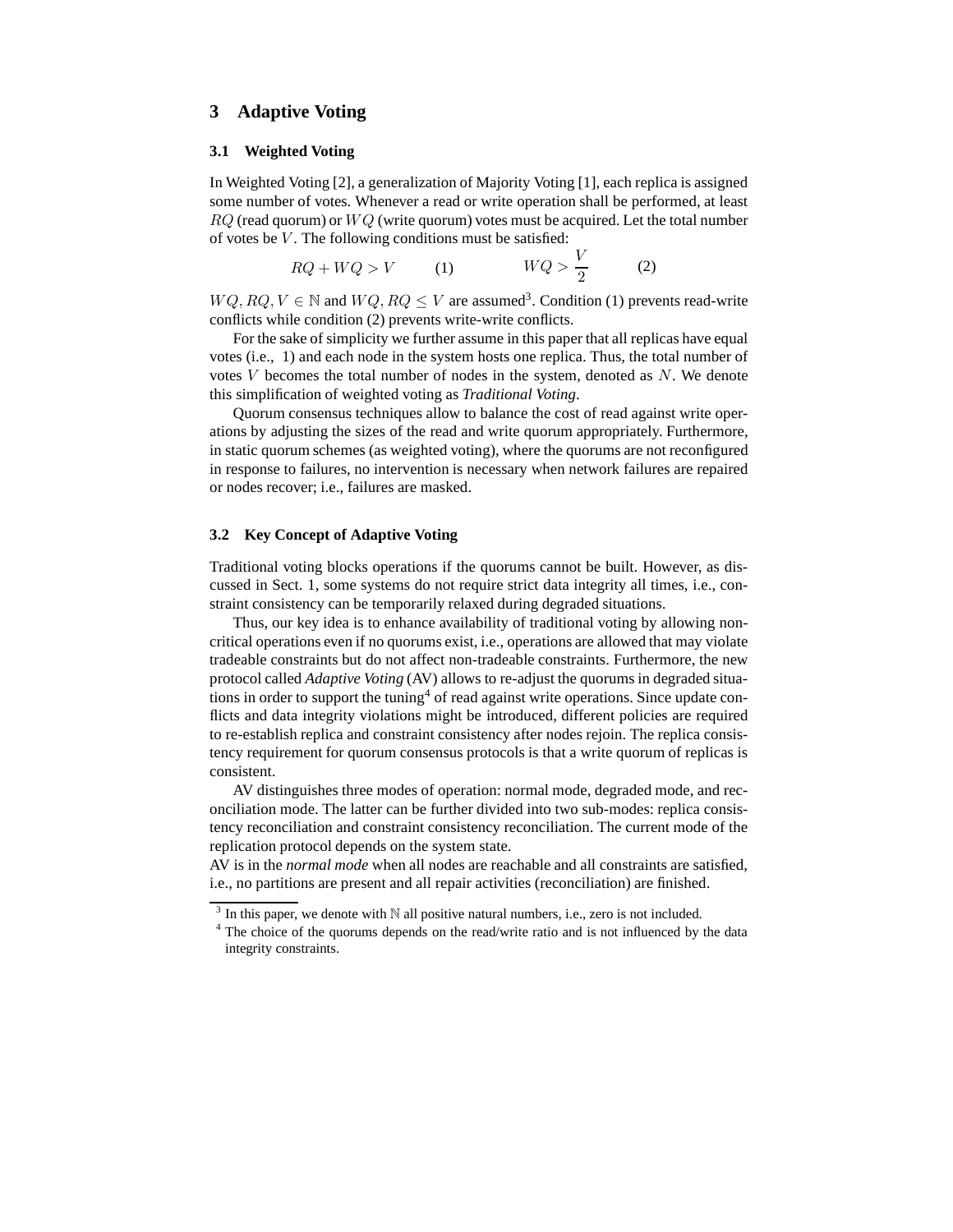The replication protocol switches into the *degraded mode* when not all nodes are reachable. Since node and link failures cannot be distinguished [8], node failures are treated as network partitions until repair time.

AV enters *reconciliation mode* when two or more partitions rejoin. The objective of reconciliation is to re-establish replica and constraint consistency of the system. System-wide constraint consistency can only be guaranteed if all nodes are reachable (i.e., after the last rejoin of partitions). Thus, if partitions rejoin but the merged partition does not contain all nodes, only replica consistency is re-established. When the last partition rejoins<sup>5</sup>, both replica and constraint consistency can be re-established.

## **4 Protocol Description**

## **4.1 Normal Mode**

In normal mode, AV behaves as the traditional voting protocol with the enhancement that constraints are checked in case of write operations.

#### **4.2 Degraded Mode**

In traditional voting, read operations are allowed if a read quorum can be acquired and write operations if a write quorum can be acquired.

AV enhances availability by allowing non-critical operations even if no quorum exists. Critical operations are treated as in the normal mode to ensure that non-tradeable constraints are never violated.

**Partition Size** The behavior of AV in degraded mode depends on the size of the partition. The number of nodes within a partition is denoted as P. Thus the number of nodes outside the partition is  $N - P$ . We denote the quorum sizes of the healthy system (i.e., all nodes are reachable) as  $WQ_H$  and  $RQ_H$ . For the following considerations we assume that the quorums are not larger than necessary, i.e.,  $WQ_H + RQ_H = N + 1$ , which further implies  $RQ_H \leq WQ_H$ .

*Write and read quorum exist:* If a write quorum exists in a partition, a read quorum exists as well. Outside the partition, no read or write quorum can exist.

$$
N > P \ge WQ_H \ge RQ_H \qquad \Leftrightarrow \qquad N - P < RQ_H \le WQ_H \tag{3}
$$

Both critical and non-critical operations are allowed. For critical operations, the behavior is as in the normal mode. We allow non-critical updates in other partitions even if no write quorum exists. Thus, the quorum conditions are no longer satisfied system-wide and write-write or read-write conflicts might arise. However, we avoid partition-internal

<sup>&</sup>lt;sup>5</sup> In our target application scenarios, nodes either eventually rejoin or are explicitly excluded from the system after a while, e.g., by a system administrator.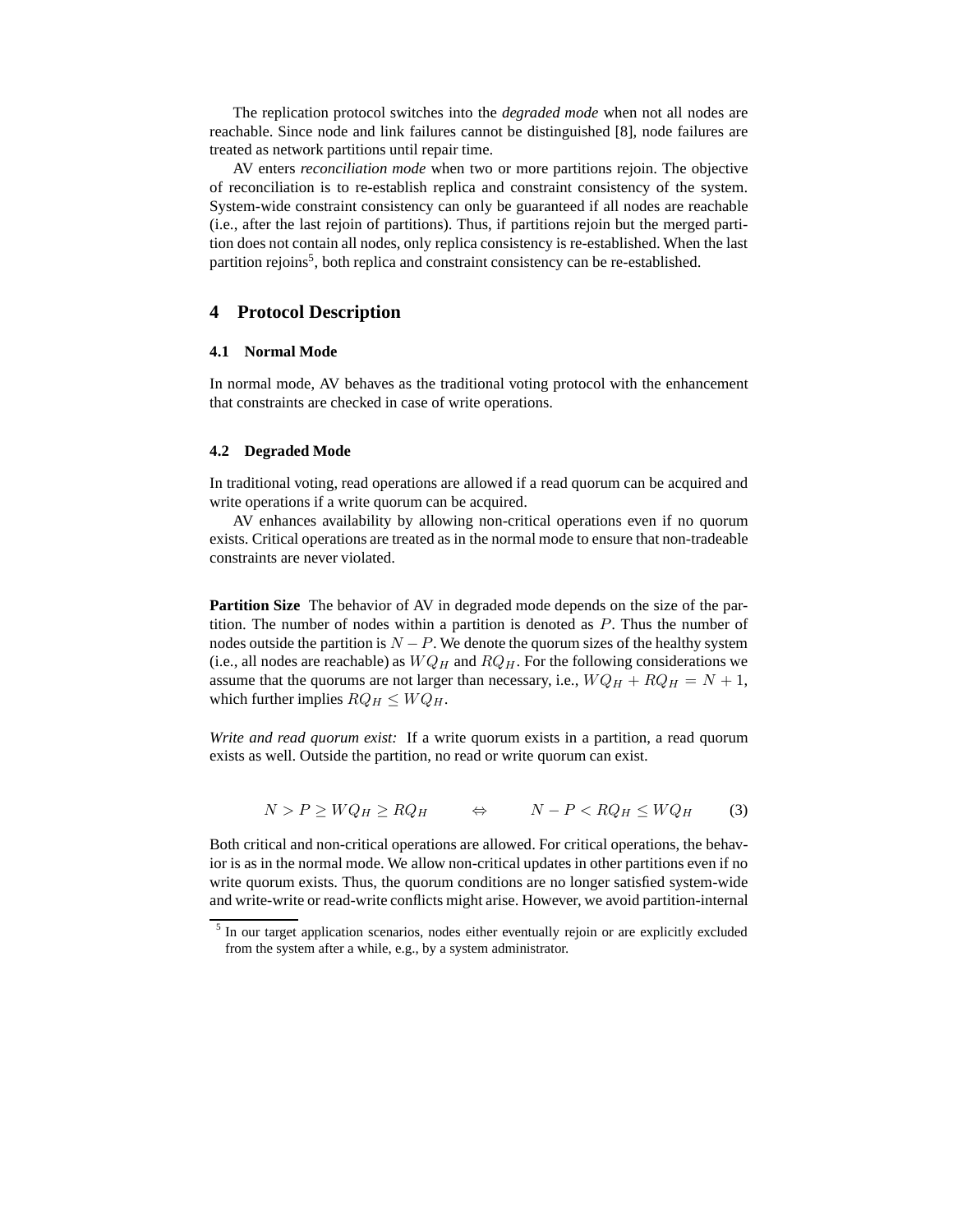conflicts by using a quorum scheme within the partition. The (partition-internal) quorums can be adjusted according to the size of the partition. We denote the reduced quorums in the partition as  $WQ_P$  and  $RQ_P$ .

Since a read quorum  $RQ_H$  as defined in the healthy system exists, up-to-date copies of objects affected by non-tradeable constraints can be retrieved. For objects affected by tradeable constraints, the read quorum might have been reduced in the partition. Thus, performance of the read operation can be improved by reading from  $RQ_P$ . However, since updates on objects affected by tradeable constraints are allowed in all partitions, the read operation might return an object that is *possibly stale*.

*Write quorum does not exist but read quorum exists:* If a read quorum but no write quorum exists in the partition, outside the partition no write quorum can exist but a read quorum may exist:

$$
WQ_H > P \ge RQ_H \qquad \Leftrightarrow \qquad WQ_H > N - P \ge RQ_H \tag{4}
$$

Only non-critical operations are allowed in this situation. As mentioned before, the quorum sizes can be reduced for non-critical operations since valid quorums are guaranteed only within the partition anyway.

Thus, the following steps are performed:

- 1. Check if one of the constraints affected by the operation is non-tradeable. If yes, the update is not allowed. Otherwise proceed.
- 2. Find write quorum  $WQ_P$  and apply operation.
- 3. Mark constraints for re-evaluation: All objects affected by tradeable constraints are possibly stale in degraded mode since updates are allowed in different partitions. Thus, the constraint check needs not to be performed since it has no significance in general. However, the constraint is marked for re-evaluation at reconciliation time.

An object is saved in a version history before it is changed in degraded mode. This allows detection of update conflicts and stepwise rollback during reconciliation in case of constraint consistency violations.

Read operations are treated as in case (3).

*Write and read quorum do not exist:* If no read and write quorum exist in the partition, both a read and write quorum may exist outside the partition:

$$
RQ_H > P \ge 1 \qquad \Leftrightarrow \qquad N - P \ge WQ_H \ge RQ_H \tag{5}
$$

Write operations are treated as in case (4). Read operations can only be performed on a reduced read quorum  $RQ_P$ . Thus, all objects returned by a read operation are possibly stale. However, by applying the quorum conditions in the partition, it is guaranteed that subsequent read operations within a partition will return the same version.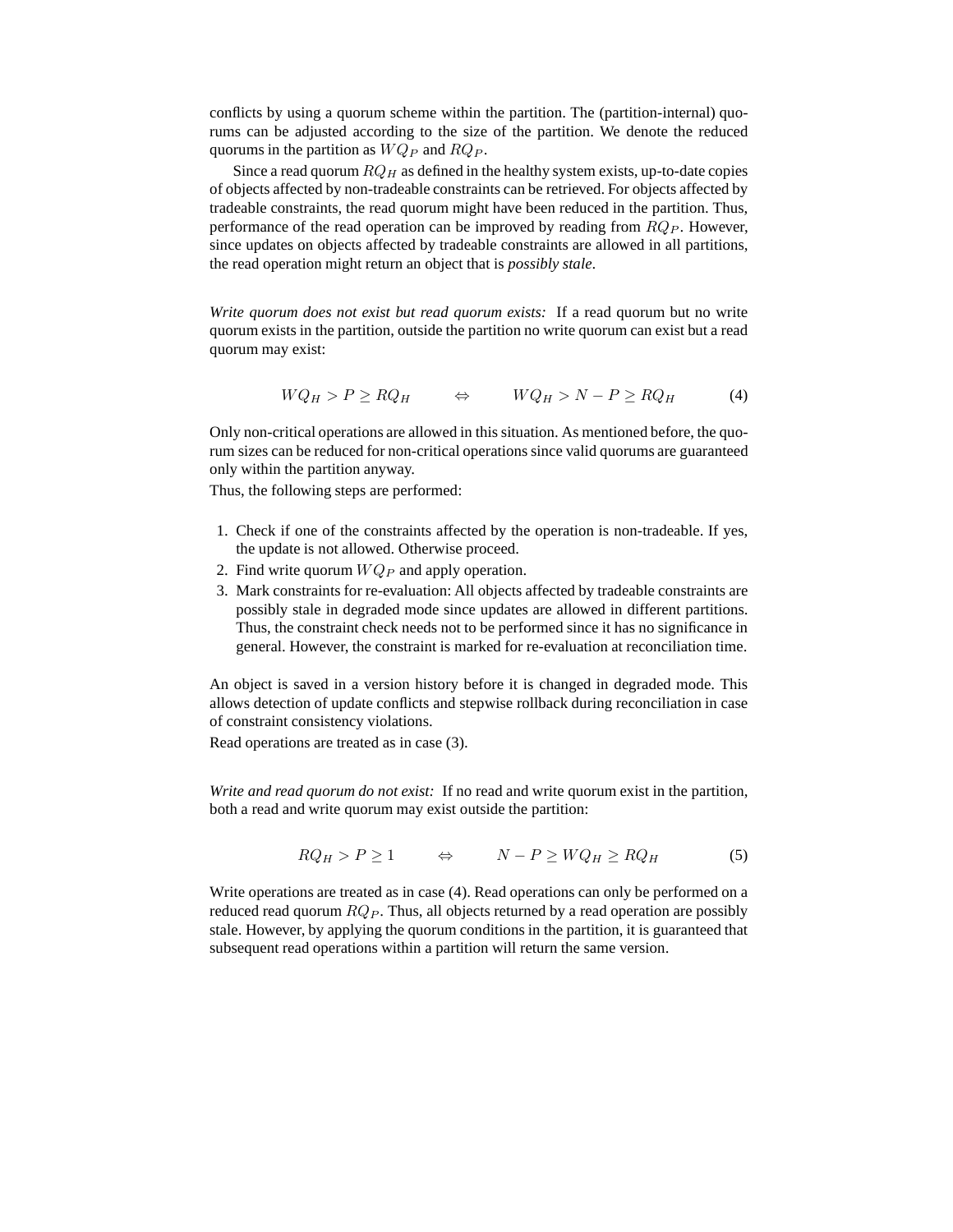**Quorum Adjustment** AV allows updates in different partitions during degraded situations. However, within a partition, read-write and write-write conflicts shall be prevented and the tuning of read against write operations shall be supported. Thus, a quorum scheme adapted to the size of the partition is applied:  $\overline{D}$ 

$$
WQ_P + RQ_P > P \qquad (6) \qquad \qquad WQ_P > \frac{r}{2} \qquad (7)
$$
  

$$
WQ_P, RQ_P, P \in \mathbb{N} \qquad (8) \qquad \qquad WQ_P, RQ_P \le P \qquad (9)
$$

Different quorum adjustment policies can be distinguished:

*Adjustment Policy 1: Maintaining read and write quorum* The most obvious strategy is to maintain the quorum sizes as in the healthy system as long as possible. If the partition size P falls below  $WQ_H$  ( $RQ_H$ ), the write (read) quorum is set to P:

$$
WQ_P = \min(WQ_H, P) = \begin{cases} WQ_H & : P \ge WQ_H \\ P & : P < WQ_H \end{cases} \tag{10}
$$

$$
RQ_P = \min(RQ_H, P) = \begin{cases} RQ_H & \colon & P \ge RQ_H \\ P & \colon & P < RQ_H \end{cases} \tag{11}
$$

*Adjustment Policy 2: Proportional adjustment* Adjustment policy 1 maintains the configuration of the healthy system as long as possible but with the cost that the quorums become larger than necessary. In order to maintain the read/write tuning of the healthy system, the read and write quorum in the partition can be adjusted proportional to the size of the partition. Since  $RQ, WQ \in \mathbb{N}$ , exact proportional adjustment is not always possible. However, to achieve "optimal" proportional adjustment,

$$
\min_{RQ_P, WQ_P} \quad \left| \frac{P}{N} - \frac{WQ_P}{WQ_H} \right| + \left| \frac{P}{N} - \frac{RQ_P}{RQ_H} \right| \tag{12}
$$

needs to be solved, considering the above mentioned side conditions (6), (7), (8), (9), and  $WQ_P + RQ_P = P + 1$  to minimize the quorum sizes. This discrete linear optimization problem can be solved e.g., by using the branch and bound algorithm [9].

*Adjustment Policy 3: Arbitrary adjustment* In principle, all adjustments are allowed, as long as the above mentioned conditions (6), (7), (8), and (9) are met.

Figure 1 gives examples for the presented quorum adjustment strategies. The horizontal axis denotes the size P of the partition, decreasing from the left side ( $P = N$ ) to the right side  $(P=1)$ . The vertical axis shows the sizes of the read and write quorums.

#### **4.3 Reconciliation Mode**

The overall goal of reconciliation is to re-establish constraint consistency. However, full constraint consistency can only be re-established if all nodes are available. Thus, if this is not the case, AV only re-establishes replica consistency in the merged partition.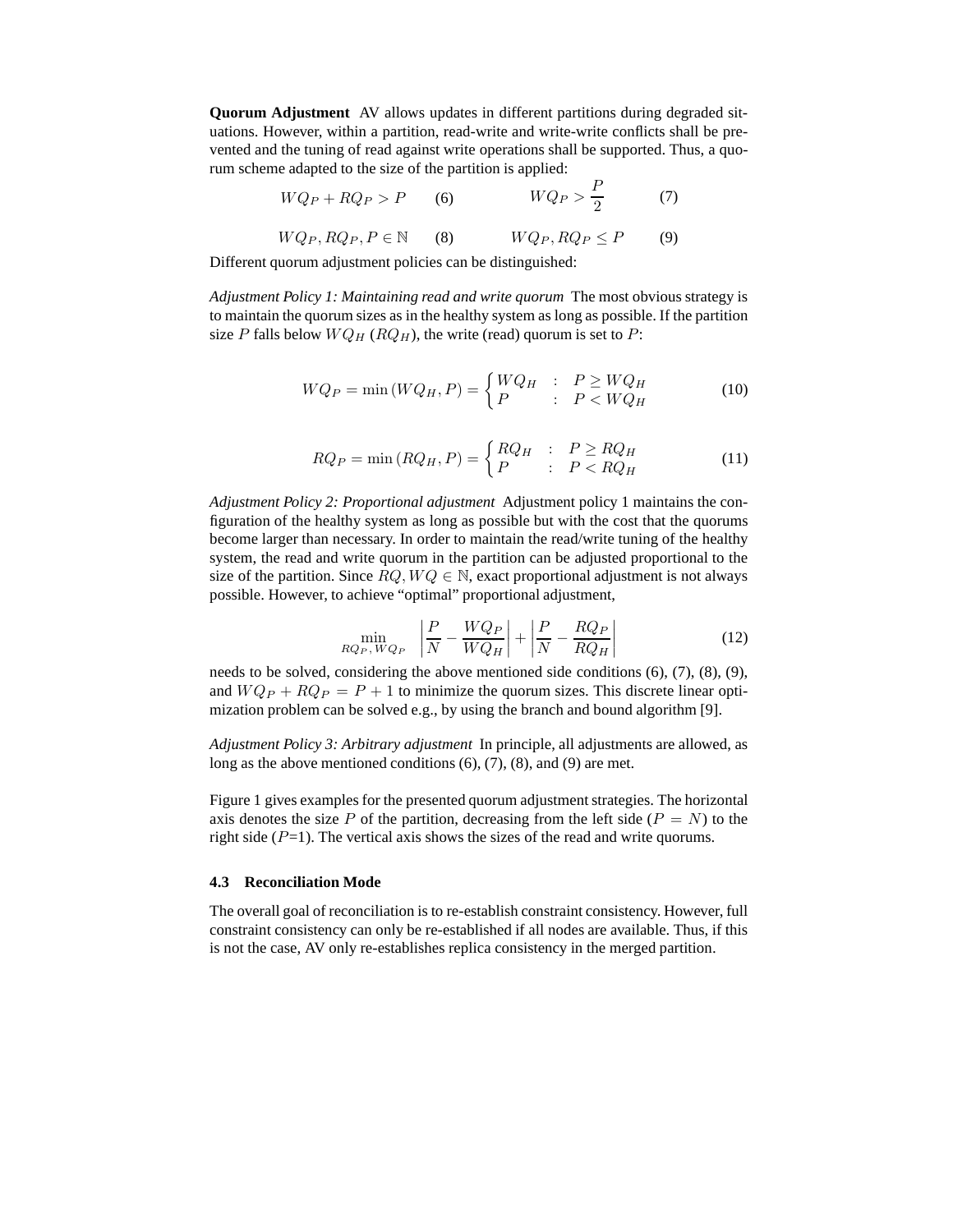

**Fig. 1.** Quorum adjustment policies

Non-critical operations are not allowed in reconciliation mode, therefore availability is reduced in this mode. Thus, reconciliation should be as fast as possible. In order to avoid combinatorial explosion, we use simple (application-defined) heuristics in the reconciliation phase, e.g., to select a particular version in case of a write-write conflict. Reconciliation is performed in the following steps:

- 1. Re-adjustment of quorum sizes.
- 2. Re-establishment of replica consistency.
- 3. Re-establishment of constraint consistency if all nodes are available.

*Re-adjustment of quorum sizes* The quorum sizes of the merged partition needs to be adjusted so that the appropriate quorum conditions are obeyed.

*Re-establishment of replica consistency* AV allows non-critical updates in all partitions, even if no write quorum exists. Thus, write-write conflicts might arise. These conflicts can be detected by comparing the version lists of the partitions. If updates have occurred in only one partition, the version list of this partition is applied at a write quorum of the merged partition. In case of a conflict between the updates in the different partitions (we denote this as *replica conflict*), one of the replicas is chosen according to some predefined criterion (e.g., the larger partition wins). The version list of the losing partition is discarded. The version list of the winning partition is adopted by a write quorum of the merged partition.

*Re-establishment of constraint consistency* System-wide constraint consistency can only be re-established if all nodes are available. If this is the case, all constraints that are marked for re-evaluation are checked again. If a constraint is violated, the following policies are defined to re-establish data integrity:

- 1. Constraint conflict policy 1: Stepwise rollback: Objects affected by the constraint are stepwise reverted to previous versions till the constraint is satisfied.
- 2. Constraint conflict policy 2: Compensation actions: In order to avoid rollbacks, application-specific compensation actions can be defined. For instance, a simple compensation action is to choose a default version in case of a conflict.

The chosen version is applied at a write quorum of the merged partition. All tentative versions are discarded, i.e., the version lists are cleaned.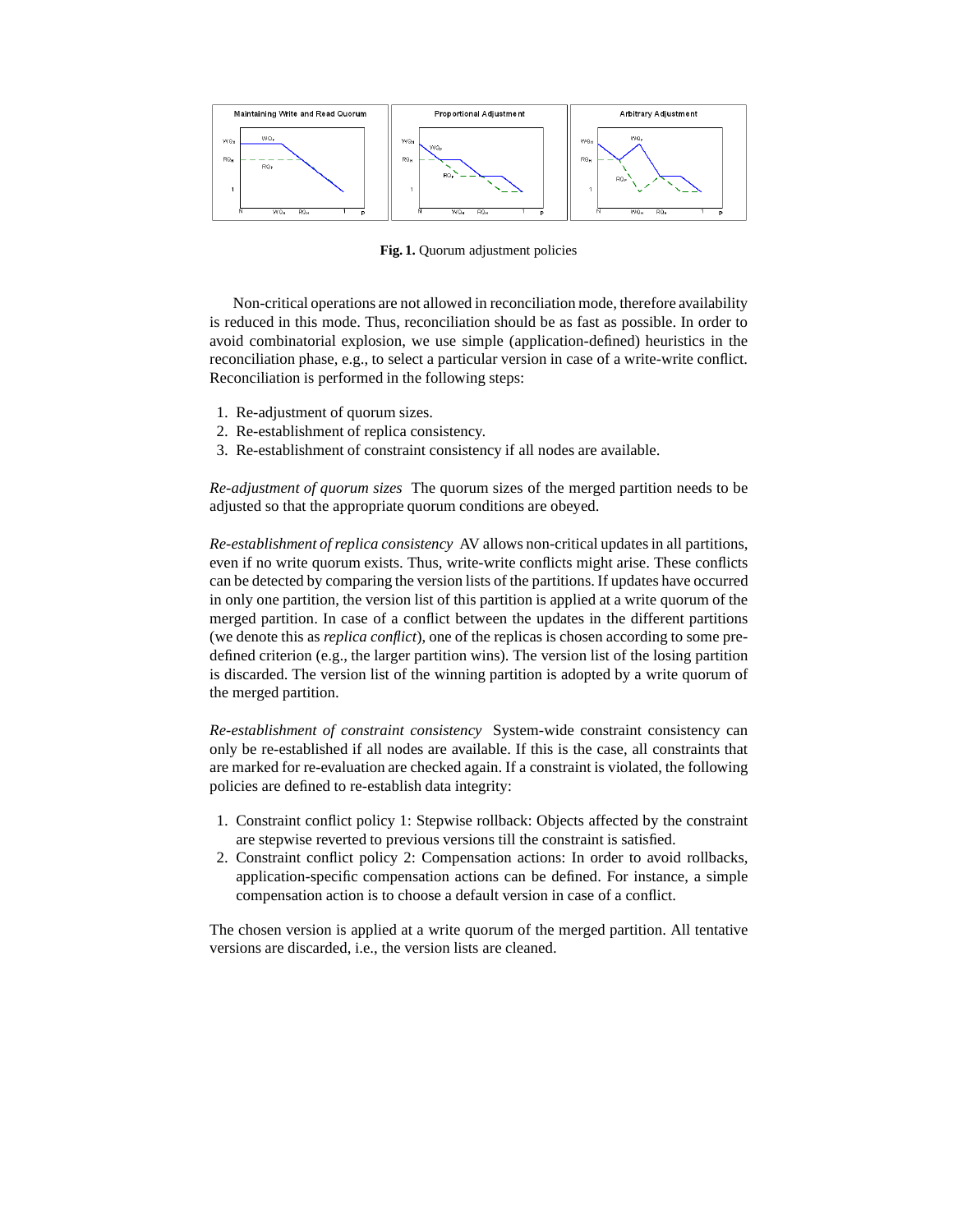# **5 Experimental Evaluation**

Based on our availability analysis [10] we have concluded that AV yields better availability over time if reconciliation time is short in comparison to degradation time<sup>6</sup>. Thus, we have implemented AV in the Java-based Neko framework [11] and compare reconciliation time vs. degradation time for two different constraint conflict policies. In case of a replica conflict, the version of the partition where more updates have occurred is chosen.

A simple inter-object constraint is assumed: The state of an object of class A/B is represented by an integer value a/b. For each pair of objects of class A and B, the constraint  $a + b < constant$  must hold in the healthy system. The constraint is tradeable, i.e., it can be temporarily relaxed during degradation. An update operation can increment a/b by 1. The system consists of 20 nodes. The initial write quorum is 15 and the initial read quorum is 6. The system degrades into two partitions, both containing 10 nodes. The write/read quorums are adjusted to 8/3 in both partitions in order to balance read against write operations. On average, 150 invocations are started per second in each partition. a is updated in one partition and b in the other one. The total degradation time has been varied from 3 to 60 seconds. The measurements have been conducted in the Neko v0.9 simulation mode on a single machine (Pentium M, 795 MHz, 1 GB RAM, Windows XP SP2).



**Fig. 2.** Reconciliation time vs. degradation time

Figure 2 shows the lower bound of reconciliation time if a compensation action is applied and the upper bound if a roll-back strategy is applied in our example configuration. The fastest compensation action is to set default values in case of a constraint violation. If constraint consistency within the partitions is assured, the worst case for reconciliation is that a partition needs to be rolled-back completely.

The evaluation gives an indication that reconciliation time is shorter than degradation time in a configuration typical for our target applications. However, reconciliation time is highly application-specific (depending on the constraints, failure pattern, load during degradation, reconciliation policies, etc.), thus future work includes evaluation of the protocol in a real-world application scenario - the Experimental Physics and Industrial Control System (EPICS) [4].

 $6$  Degradation time is the period where node and/or link failures are present.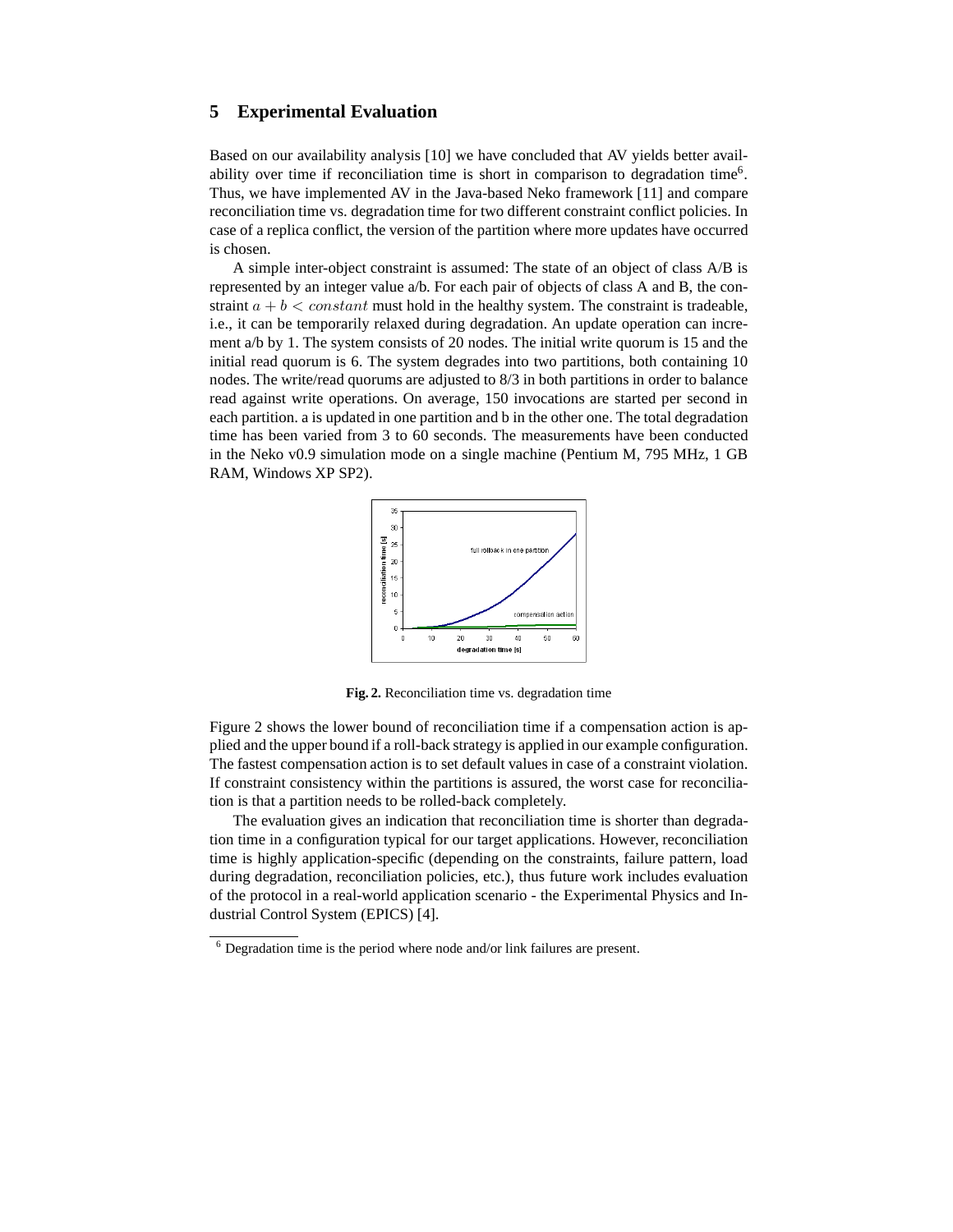# **6 Related Work**

Various dynamic quorum schemes (e.g., [12, 13]) have been proposed which adapt to changes in the system due to failures. However, in contrast to our approach they are (i) pessimistic, i.e., they preserve replica consistency despite failures, and (ii) do not consider data integrity as correctness criterion.

Trading replica consistency for increased availability has been addressed in distributed object systems such as [14, 15]. However, these systems either guarantee strong replica consistency or no replica consistency at all. TACT (Tunable Availability and Consistency Trade-offs) [16] fills in the space between by providing a continuous consistency model based on logical consistency units (*conits*). The consistency level of each conit is defined using three application-independent metrics – numerical error, order error, and staleness. TACT provides a fine-grained trade-off between replica consistency and availability but does not focus on constraint consistency.

While our approach treats disconnected operation as a failure scenario, disconnections are inherent in mobile environments. Thus, different solutions for reconciliation of divergent replicas have been proposed for mobile environments: In Bayou [17], application developers need to define application-specific conflict detection and reconciliation policies. Replica consistency is re-established by an anti-entropy protocol with eventual consistency guarantees. Our approach offers the same flexibility as Bayou but offers pre-defined reconciliation policies in addition. Gray et al. [18] introduced the concept of tentative transactions: Transactions are tentatively committed on replicated data on mobile (disconnected) nodes and later applied at a master copy when the nodes rejoin. If the commit on the master copy fails, the originating node is informed why it failed. Application-specific semantics are used for conflict resolution in the mobile transaction management system presented in [19].

Besides the already mentioned differences to our approach, *all* of the above replication and reconciliation approaches and other optimistic replication systems [20] have one commonality: In contrast to our approach, they either do not address constraint consistency explicitly or presume strong data integrity.

## **7 Conclusion**

We presented Adaptive Voting (AV), a new replication protocol based on traditional voting, that allows to balance data integrity against availability in degraded situations when node and link failures occur. The key idea of AV is to allow non-critical operations (that only affect non-critical data integrity constraints) even if the quorum conditions cannot be met. AV does not only provide adaptiveness by trading availability against constraint consistency, it also allows to re-adjust the quorum sizes in degraded situations in order to balance the cost of read against write operations within a partition. We have defined different reconciliation policies in order to re-establish replica and constraint consistency when nodes recover and network partitions rejoin.

Our availability analysis presented in [10] showed that AV provides better availability than traditional voting if (i) some of the data integrity constraints can be temporarily relaxed and (ii) reconciliation time is shorter than degradation time. Our experimental